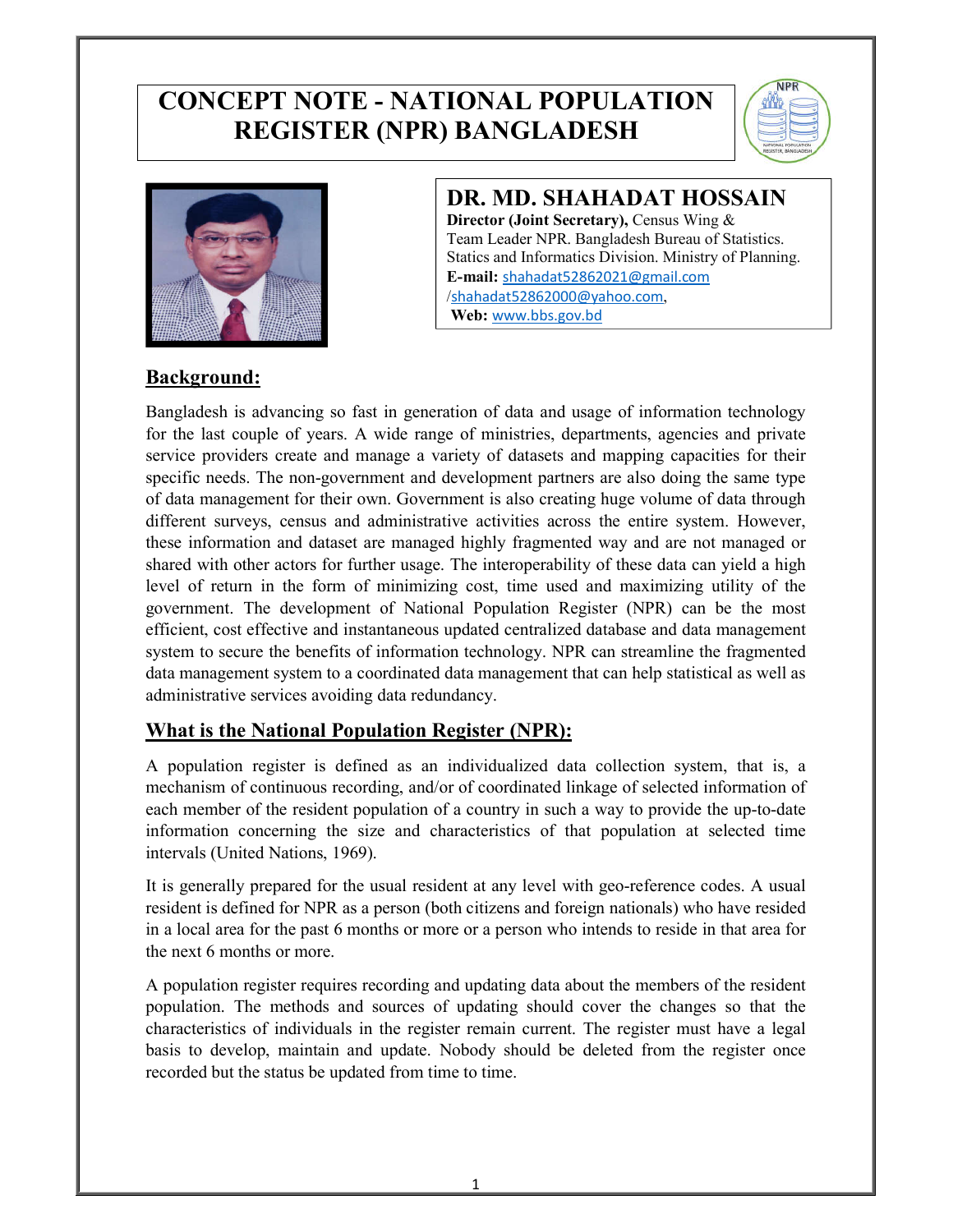## **Brief History of National Population Register:**

Population Registers have a very long historical background. The earliest records of households and persons is the register prepared by the Han Dynasty, China in the second century B.C. Japan adopted such a register in the seventeen century during the Taika restoration. In Europe, the earliest example is the Parish register of Sweden and Finland. Hungary introduces the population register in the eighteenth century. By the twentieth century, Belgium, Chile, China, Czechoslovakia, Finland, Germany, Hungary, Italy, Japan, Korea, Liechtenstein, Luxembourg, Netherlands, the Ryukyu Islands, Spain, Sweden and Switzerland started to developed such registers (United Nations, 1969).

Since the 1960s, registers have normally been kept in an electronic format, at the local and/or national level and during the 1990s and onwards, most of the European countries developed some sort of population register, local or central or both, and assigned some kind of personal identification numbers. Recently some developing countries have also introduced the same kind of registers for example India has already adopted the National Population Register in 2011.

## **Usage of National Population Registers:**

There is mainly two-dimensional usage of a National Population Register one is administrative and another is statistical. The United Nations (1969) examined 65 registers globally and identified 10 (ten) specific categories of uses. These are:

- A. Statistical:
	- a. Population Estimation
	- b. Generation of Internal Migration Statistics
	- c. Generation of International Migration Statistics
	- d. Planning and Designing Population Census
	- e. Validating results of Population Census
	- f. Determining and updating the sampling frame for the sample survey
	- g. Genetics Studies for generating statistics
- B. Administrative:
	- h. Identification of an Individual
	- i. Electoral Roll
	- j. Others

Some countries (Netherlands, Norway, Sweden etc.) have removed the need for decennial censuses by adopting a system whereby population statistics are continuously updated based on information recorded in their respective NPRs. Each person is assigned a unique identifying number which enables information across different registers (i.e. birth, death, marriage etc.) to be linked and for central records to be updated. The linking of records can be a great help in producing population statistics. The registers can also be used for longitudinal data that follows an individual across the life course.

Besides, the recent versions of registers also include vital statistics, social security, health, judicial statistics, educational statistics, statistics for household income and consumption, labor statistics, income tax statistics and housing statistics (Verhoef and Van De Kaa, 1987).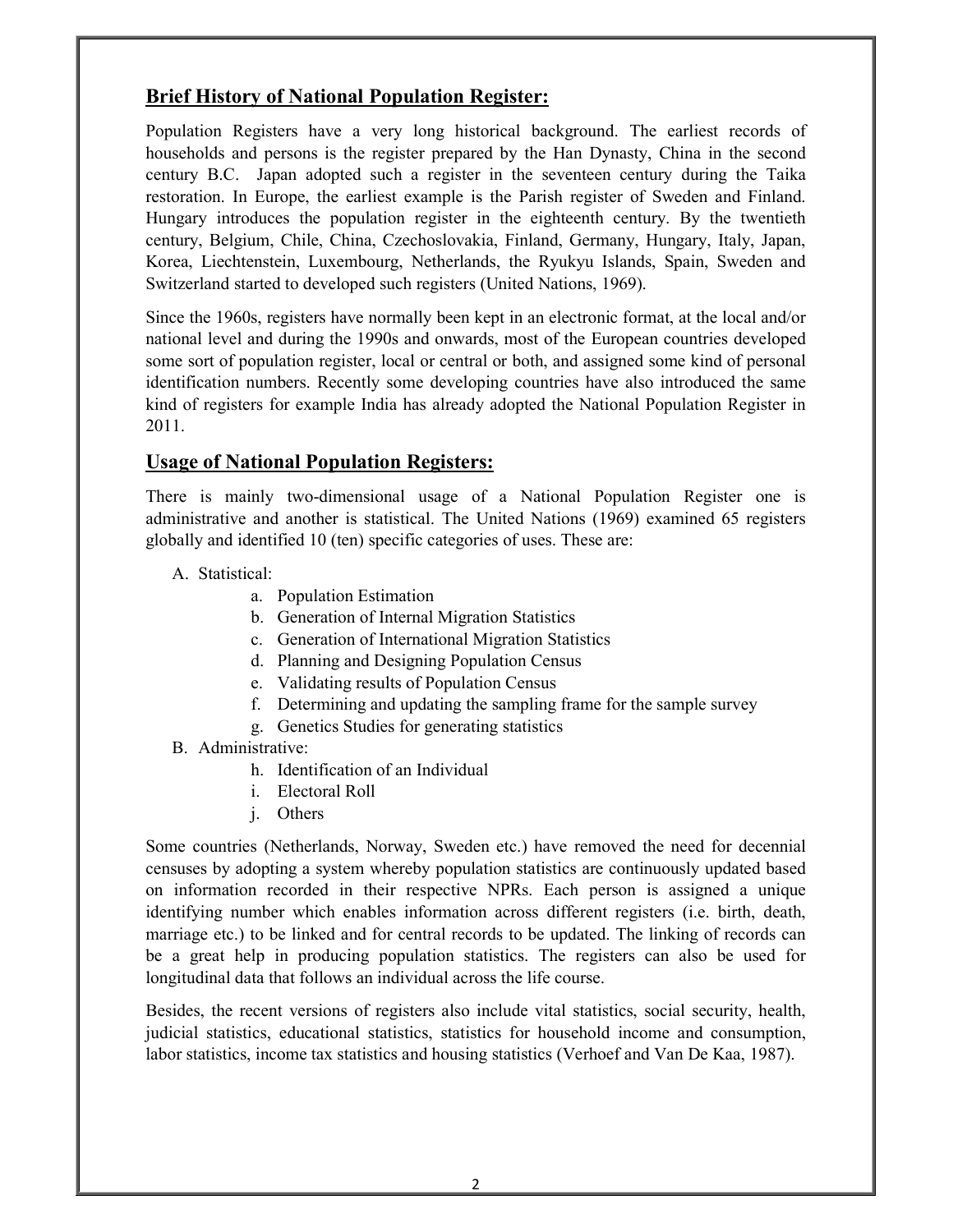## **Objectives of a National Population Register:**

The objective of the NPR is to create a comprehensive identity database of every usual resident in the country. The database contains demographic as well as biometric particulars.

The population registers will be able to guide the government to communicate with or about individual citizen. To this end, the register should contain data about every citizen; also, these data should be sufficient to identify and locate every citizen. In other words, data on name and address are indispensable.

As a result, NPR will facilitate the administrative as well as statistical work of the National Statistical Office with minimum efforts, time and costs.

To summarize:

- Implementing integrated central database for population statistics
- Creating central repository of Biometric samples, reducing duplicity and security threats
- Single window for personal identity validation for all government and private agencies
- Ensuring proper distribution of social services and safety net programmes in an efficient way
- Demographic analysis and estimation for planning

## **Information Constitute a Population Register:**

The basic data recorded by population registers are births, deaths, marriages, nationality, migration etc. Population registers may also cover family relationships (i.e. parents, spouses) and dwellings, allowing data on individuals to be linked by family and household. Some Nordic countries also include information on health, educational attainment, employment and income within the population register. Moreover, to identify an individual uniquely biometric data are also recorded in the population register. Hence, data that are included in the population register can be classified mainly into two type's e.g. demographic and biometric information.

#### **Demographic Particulars:**

The following demographic details required for every usual resident are:

- Name of person
- NID/Passport/Birth Registration/Mobile number
- Contact information (phone number, email address)
- Emergency contact (name, relation, phone number)
- Relationship with head of household
- Father's name
- Mother's name
- Spouse's name (if married)
- Members living outside household (Abroad, other location within country)
- Sex
- Date of Birth
- Marital status
- Place of birth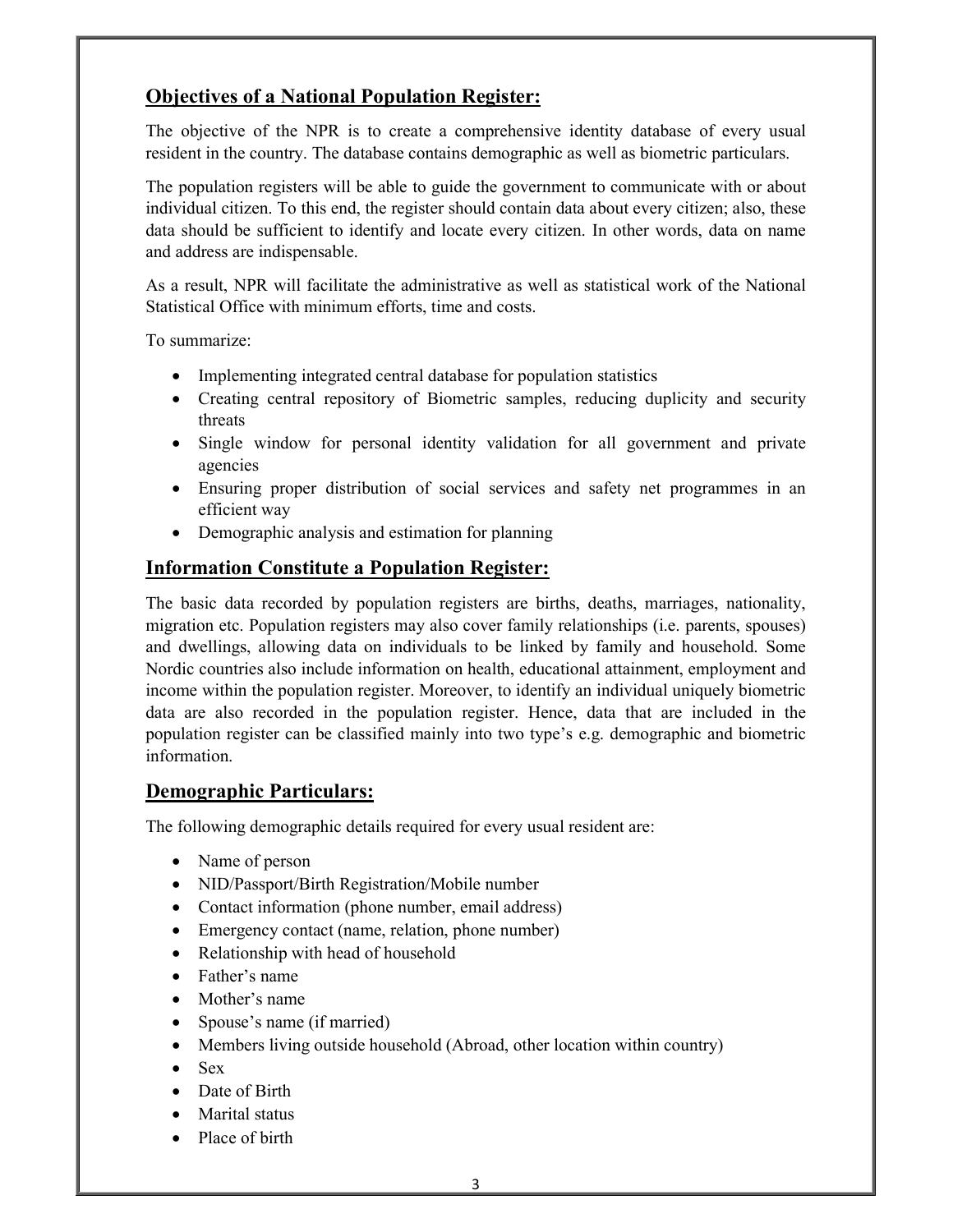- Nationality (as declared)
- Religion
- Blood group
- Residence Status (Resident, deceased, emigrated, no permanent address, disappeared etc)
- Present address of usual residence
- Type of Household
- Household access and to drinking water, sanitation, electricity etc.
- Duration of stay at present address
- Previous Place of Residence
- Permanent residential address
- Educational qualification
- Occupation/Activity
- Employment details (Employer's name, address, Nature of Employment, contact information if applicable)
- Citizenship
- Country of Immigration
- Disability status
- Identity of Other Household Members (NID, Birth Certificate etc. for Family tree)
- Chronic Diseases
- Genetic diseases
- Health history

## **Biometric Information that might be included:**

- Fingerprints of the individuals (zero age and above for every individual)
- Face recognition (High Resolution Photo)
- $\bullet$  Irish scan (both eyes)
- DNA

## **Population Register VS Civil Registration:**

Population registers are frequently confused with registers kept by agencies responsible for civil registration. However, civil registration differs from population registration in that the former is usually confined to drawn up for important demographic events namely births, deaths, marriages, and divorces. Although this may constitute an important component in designing and updating a population register, it is certainly not enough to constitute a comprehensive NPR. Setting up and maintaining a population register requires at least three additional efforts.

**First of all,** the certificates containing the separate event (births, marriages, etc.) for one person must be brought together under a common denominator, namely, the person concerned.

**Secondly,** since the population register relates to every person living in a certain area or a country, data on changes of address must also be included.

**Finally,** an initial registration of the population residing in the area must take place, generally through a census (Verhoef and Van De Kaa, 1987).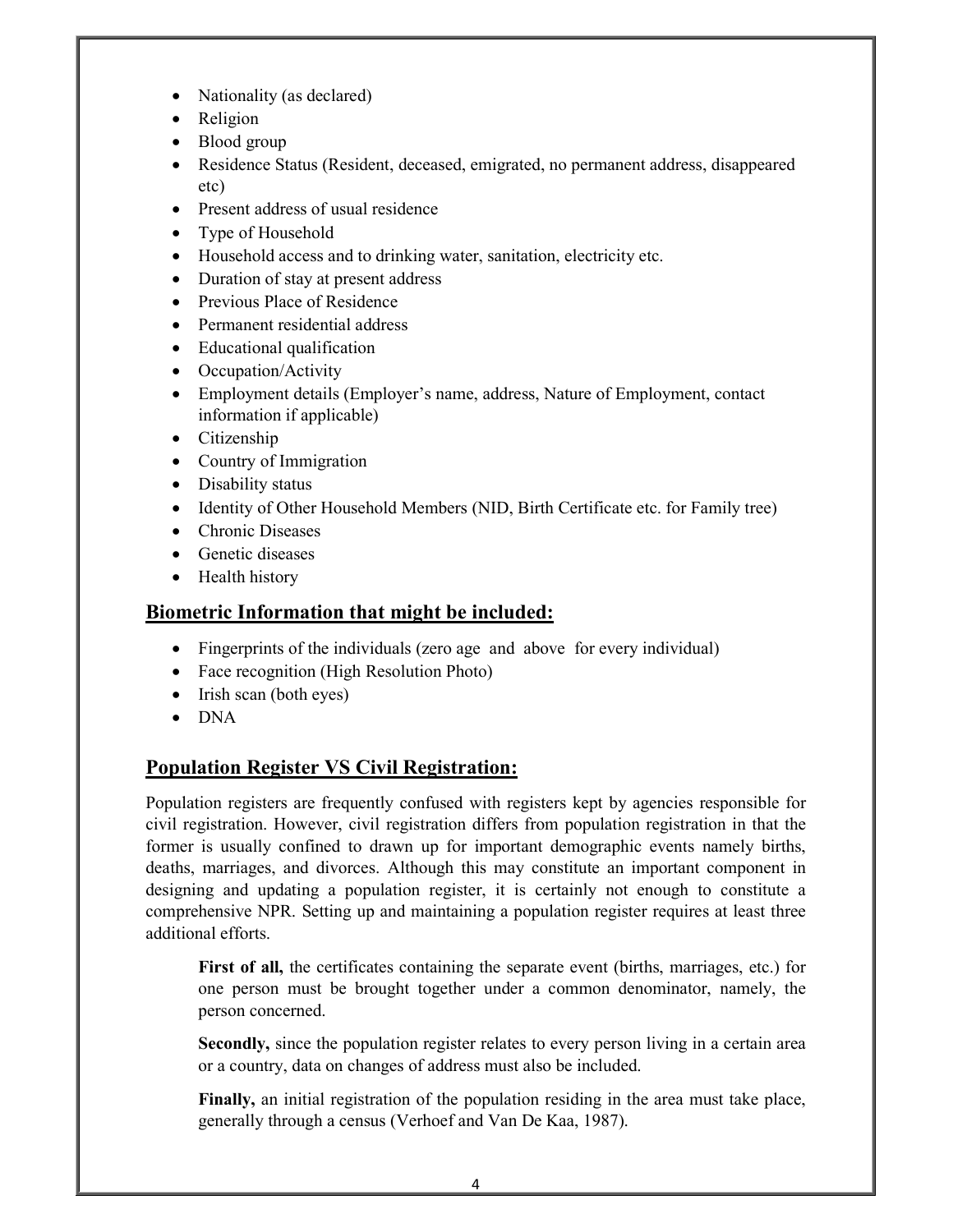Population register systems thus also provide migration statistics, as changes of address are included among the events that are described and processed.

#### **National Population Register (NPR) VS Population Census:**

The first population register in most of the countries was established based on a census (Poulain, Herm and Translated by Roger Depledge, «Le registre de population centralisé, 2013; Verhoef and Van De Kaa, 1987). They range from Belgium in 1846 to Austria in 2001. Since continuous updating of the register raises reliability problems due to the poor recording of changes of address, the census was used to update the register periodically. In practice, when registers were handwritten, new copies were made after each census, a task also made necessary by the arrival of new persons and by the changes in existing households.

Following register computerization and improvements in their reliability, the use of censuses – whose reliability is, by contrast, decreasing – to update the registers has declined. Indeed, in many countries, the roles have been reversed and the population register is now used to help run the census.

Since the 1960s, when population registers first used a personal identification number, some have argued that population registers should replace traditional censuses. During the 2010-2011 census wave, the extent to which population registers were used to organize censuses in Europe varied from country to country (Table 1). In the Nordic countries, the census was based solely on data taken from the central population register and other administrative databases. In the Netherlands and Belgium, the situation was similar, but the absence of certain data made it necessary to use existing statistical surveys or new ones held specifically for this census. In many countries, the population was enumerated and demographic data were collected based on the central population register. A census questionnaire containing these pre-encoded demographic data was used to collect all the non-demographic information.

| $S1$ No.      | The link between register and census                                                                                                       | <b>Countries</b>                                                                    |
|---------------|--------------------------------------------------------------------------------------------------------------------------------------------|-------------------------------------------------------------------------------------|
|               | The census is taken entirely from<br>administrative databases (central<br>population register and other registers)                         | Austria, Denmark, Finland,<br>Iceland, Norway, Sweden                               |
| $\mathcal{L}$ | The census is taken partly from<br>administrative databases (central population<br>register) and existing or ad hoc statistical<br>surveys | Belgium, Germany,<br>Netherlands, Slovenia                                          |
| 3             | The census uses only the central population<br>register for the population count                                                           | Czech Republic, Estonia, Italy,<br>Latvia, Lithuania, Poland, Spain,<br>Switzerland |
| 4             | No link between the central population<br>register and the census                                                                          | Bulgaria, Hungary,<br>Luxembourg, Romania,<br>Slovakia and others                   |

Table 1.0 Forms of National population register used for the 2010-2011 censuses by country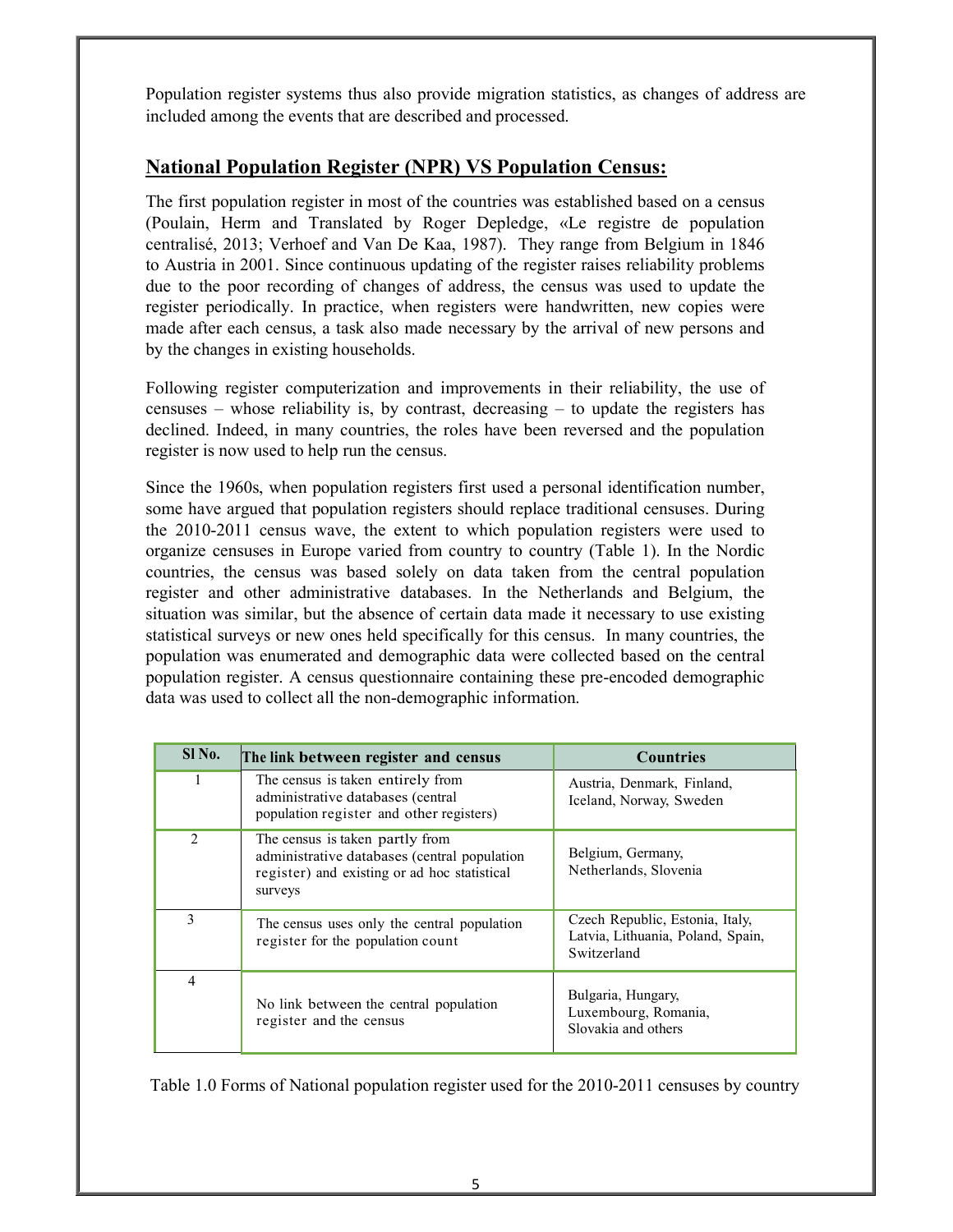## **Indian Experience of National Population Register:**

India has adopted the NPR in 2011 aiming at creating a comprehensive database of all usual residents in India with UID numbers. UID will help tremendously in facilitating e-gov preventing duplication of benefits, leakage of resource and simplifying identification of beneficiaries. Indian NPR has two major components one is digitization of demographic data captured during house listing operation in 2010 census and collection of biometric data (photo, 10 fingerprints, iris of both eyes) for age 5+. Then Database has been sent to Unique Identification Authority of India (UIDAI) for de-duplication and allotment of UID numbers. Primarily, the exercise of developing NPR was done in 19 states of two union territories. In 2021, India is going to update the database of the National Population Register mobile application, as part of the 2021 Census of India. Along with the options for the enumerator, the application also provides the option for individuals to study the collected data of a household and certify it using a signature. It is possible that as part of the process, this certification might be sought from each member of the household. The NPR app's collection of identity details like Aadhaar, voter ID, driver's license, PAN, and mobile number are linked with the database. Other institutions like Election Commission of India, Ministry of Road Transport and Highways, Central Board of Direct Taxes are also linking Aadhaar with respective identity cards under them.

#### **National Population Register in Bangladesh:**

Statistical activities in Bangladesh are entrusted to the Bangladesh Bureau of Statistics (BBS) under Statistics and Informatics Division (SID), Ministry of Planning by the Statistics Act, 2013. The function of developing and updating the National Population Register (NPR) is allocated to BBS by the provision of section 6 (p)(Government of Bangladesh, 2013). The Allocation of Business among the different ministries and divisions of government also entails developing NPR under the guidance of the Statistics and Informatics Division (Government of Bangladesh, 2017). Moreover, The National Strategy for the Development of Statistics (NSDS), approved by the Cabinet, set out the goal of developing NPR by census wing, BBS (BBS, 2013). Hence, the legal basis of the NPR is clearly mentioned in the Act, administrative document (Allocation of Business) and strategic document of the government. On the next  $8<sup>th</sup>$  five year it has been incorporated as a function of Bangladesh Bureau of Statistics.

#### **Initiatives for NPR in Bangladesh:**

The history of the development of the National Population Register in Bangladesh is at the very initial stage. The first-ever initiative was taken by Prime Minister Office (PMO), A2i Project and then Statistics Division in 2010. A kick-off meeting was held in PMO with the Chair of the then Principal Secretary Mr. Md Abdul Karim on 29 June 2010. Representatives and Secretaries from the Ministry of Health and Family Welfare, Planning Division, Election Commission Secretariat, Ministry of Science and Information Technology, Statistics Division and Director Generals of PMO were present in the meeting. It was decided in the meeting that BBS will develop a National Population Register (NPR) based on Population Census data and all other databases e.g. National Identity database created by Election Commission will be integrated with that register.

A Memorandum of Understanding (MoU) between BBS and A2i was signed on 15 November 2010 with the estimated cost of Taka 22.00 lakh to explore the problem and prospects of developing NPR in Bangladesh. Later on, another MoU was signed between the same parties on 21 May 2013 to strengthen the informatics dimension of BBS and SID which also include a specific purpose of developing NPR. At that point, BBS took a programme in the name of 'Test phase for National Population Register' at the cost of Taka 220.39 lakh.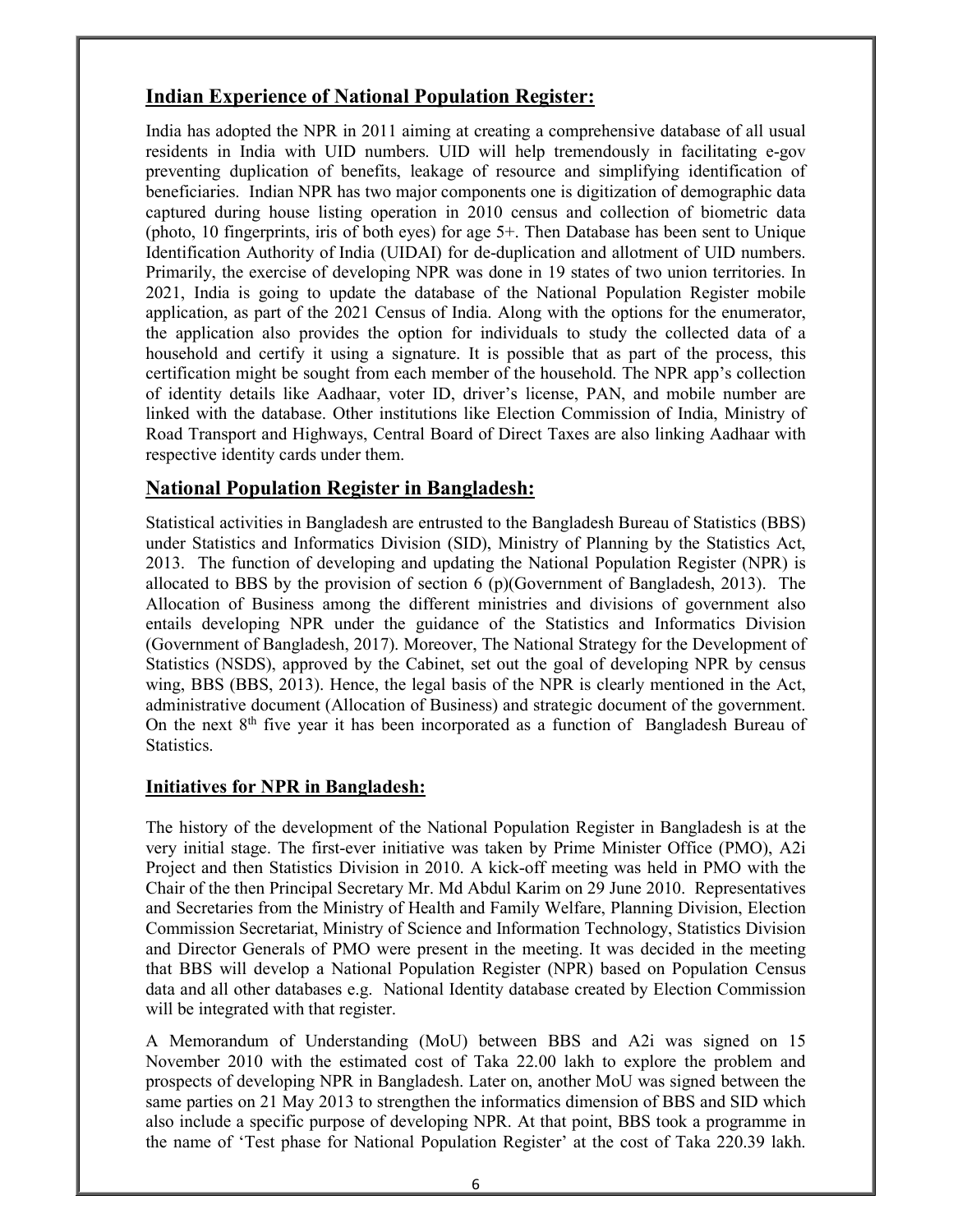Under that programme, two piloting of NPR were done in Manikganj Sadar and Nagarpur, Tangail respectively.

The Development of Bangladesh Poverty Database Project, renamed National Household Database (NHD) Project later, was also taken to implement the development initiative of NPR in Bangladesh. NHD project conducted the country-wide field operations and collected household-based data linkage with National ID and Birth registration of the individuals. The processing of data was done accordingly and a database (NHD-MIS) has already been prepared which has been linked to the database of the Ministry of Disaster Management and Relief (ModMR). Hence, it is high time to replicate the development of NPR at all level after piloting exercise.

## **Methodology of Developing National Population Register:**

The methodology and processes vary from country to country based on the nature of record keeping. Most of the countries adopted census data as a baseline database to construct the first National Population Register (Poulain, Herm and Translated by Roger Depledge, «Le registre de population centralisé, 2013). Bangladesh also plans the same for this purpose. However, the database that is planned to use is more than the census database. National Household database that contains socio-economic data of population of the country by households as well as data for ascertaining economic status of the household for proper identification of target households to deliver safety-net services will be used as a baseline data. Then all other databases maintained by different ministries, departments, agencies and service providers will be integrated to make a central data repository. The National Population Register will serve as a nexus between different databases and accumulate all sorts of data in one place to be monitored by government for administrative and statistical purposes.

Hence, the processes involved in the development of National Population Registers are as follows:

- 1. Using NHD-MIS as a baseline database
- 2. Integration of different databases maintained by ministries, divisions, departments, different service providers and agencies
- 3. Analysis of data gap for National Population Register
- 4. Demographic data collection from households to fulfill the data gap
- 5. Collection of Biometric Data
- 6. Development of infrastructure for future automatic update



Fig-01: Process Involved in Preparation of NPR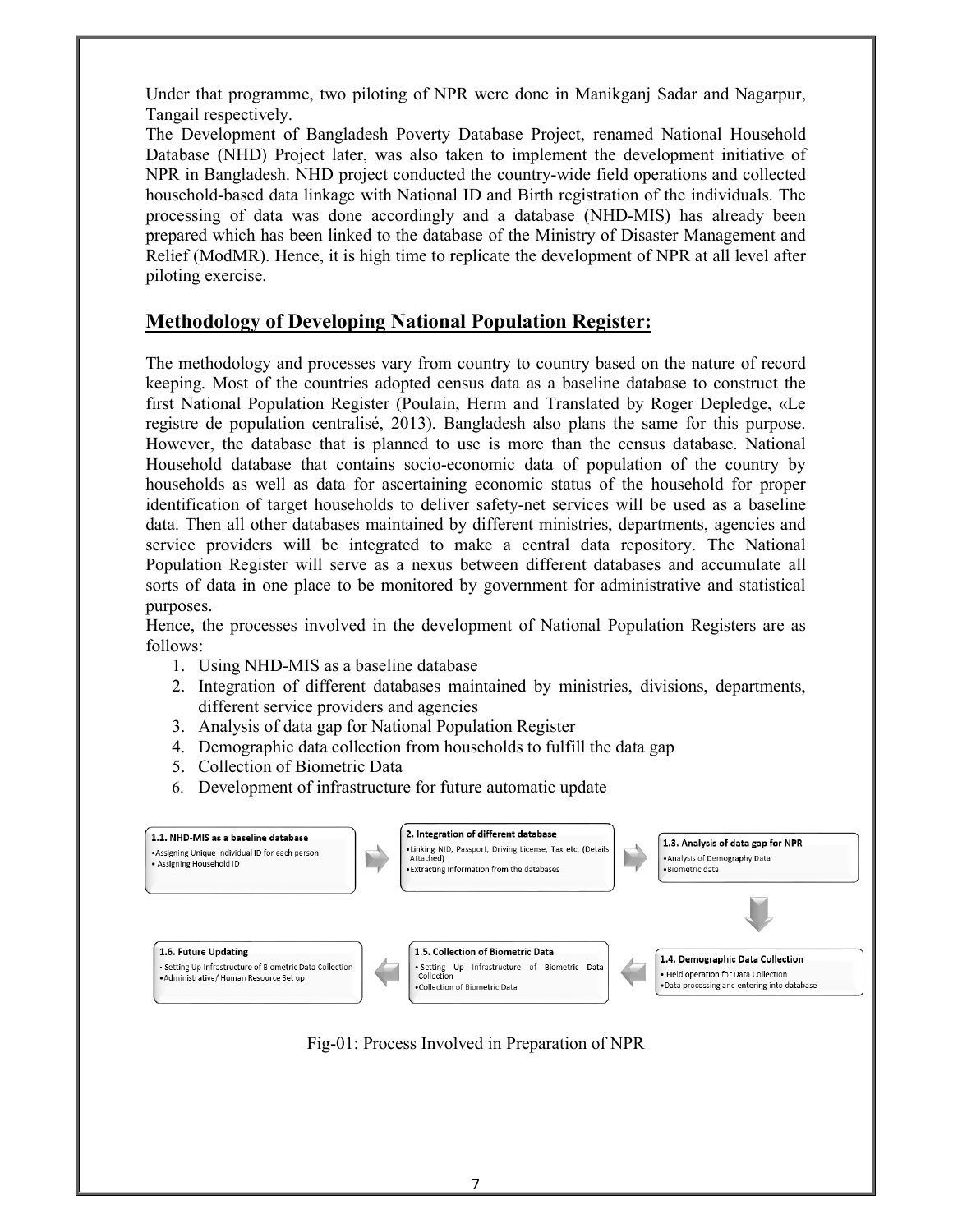## **Registers and Data Repository to be Connected with NPR:**

In order to provide ready to use socio-economic statistics an inter-connected and integrated NPR is mandatory. Besides, to facilitate register-based census operation and smooth civil registration an ideal NPR database must have link to the following databases:

- Registration of New Entries:
	- Birth Registration
	- Registration of Immigrations
- Registration of Exits:
	- Death Registration and
	- Registration of Emigrations
- National ID of election commission
- Marriage and Divorce Register
- Register of Passport
- Driving License
- MIS, Health
- Disaster Affected Database
- Database of Refugees
- Foreign Nationals Database (BIDA)
- Tax and VAT Registration
- Social Safety Net Beneficiary
- Database of Ethnic Minorities
- Police records
- Educational Records (BANBEIS)
- Records of Court
- Telecom user's data
- Immigration Data
- Statistical Business Register
- Census Databases ( Population Census, Economic Census and Agriculture Census etc.)
- Database of economic status
- Bank Account Records
- Family Planning Database
- RJSC
- Disability Database
- Jail records
- Land registration
- Private Clinics and Hospitals
- Broadband Users database
- Tenant and House owners' Database by DMP
- $\bullet$  Others (if any)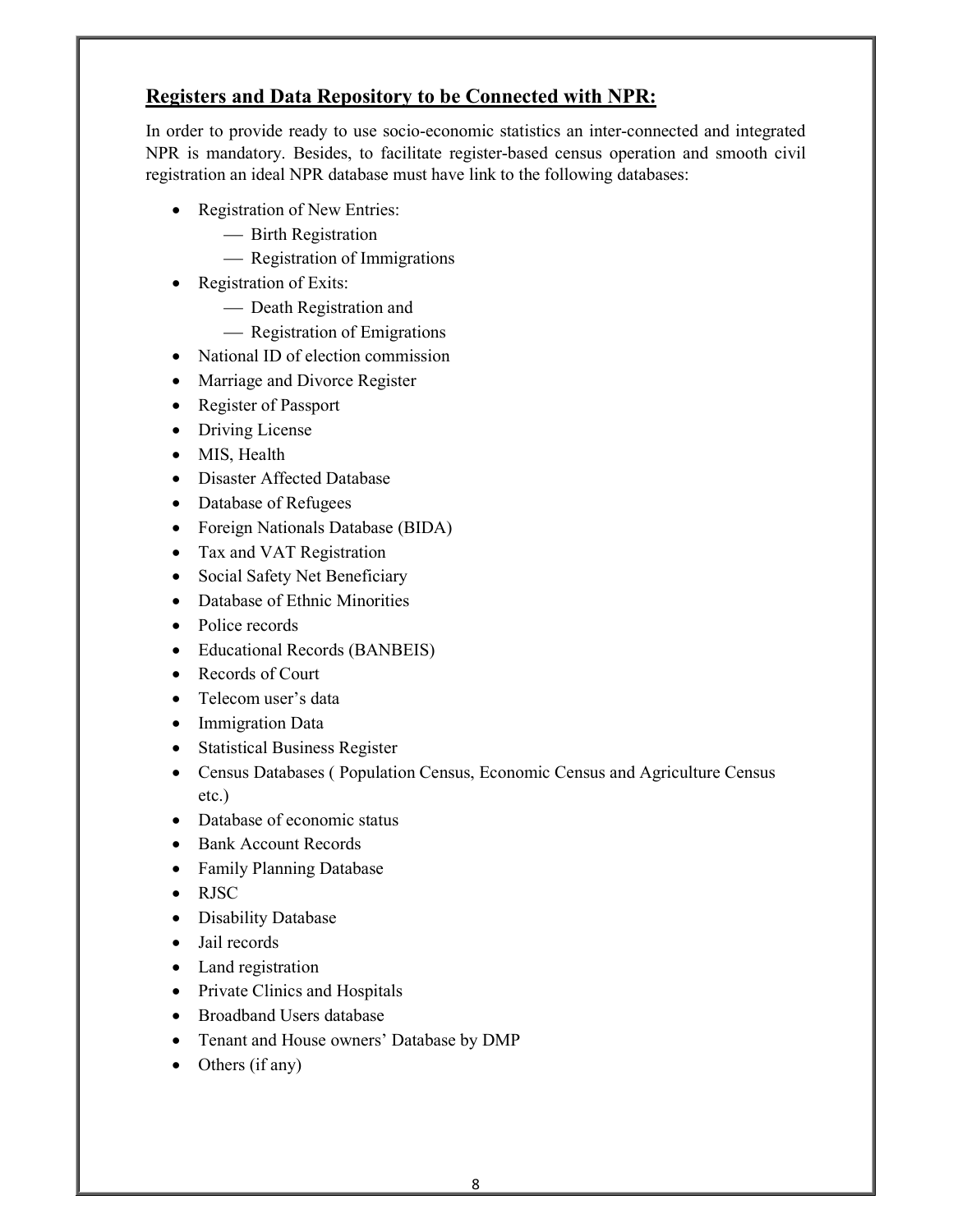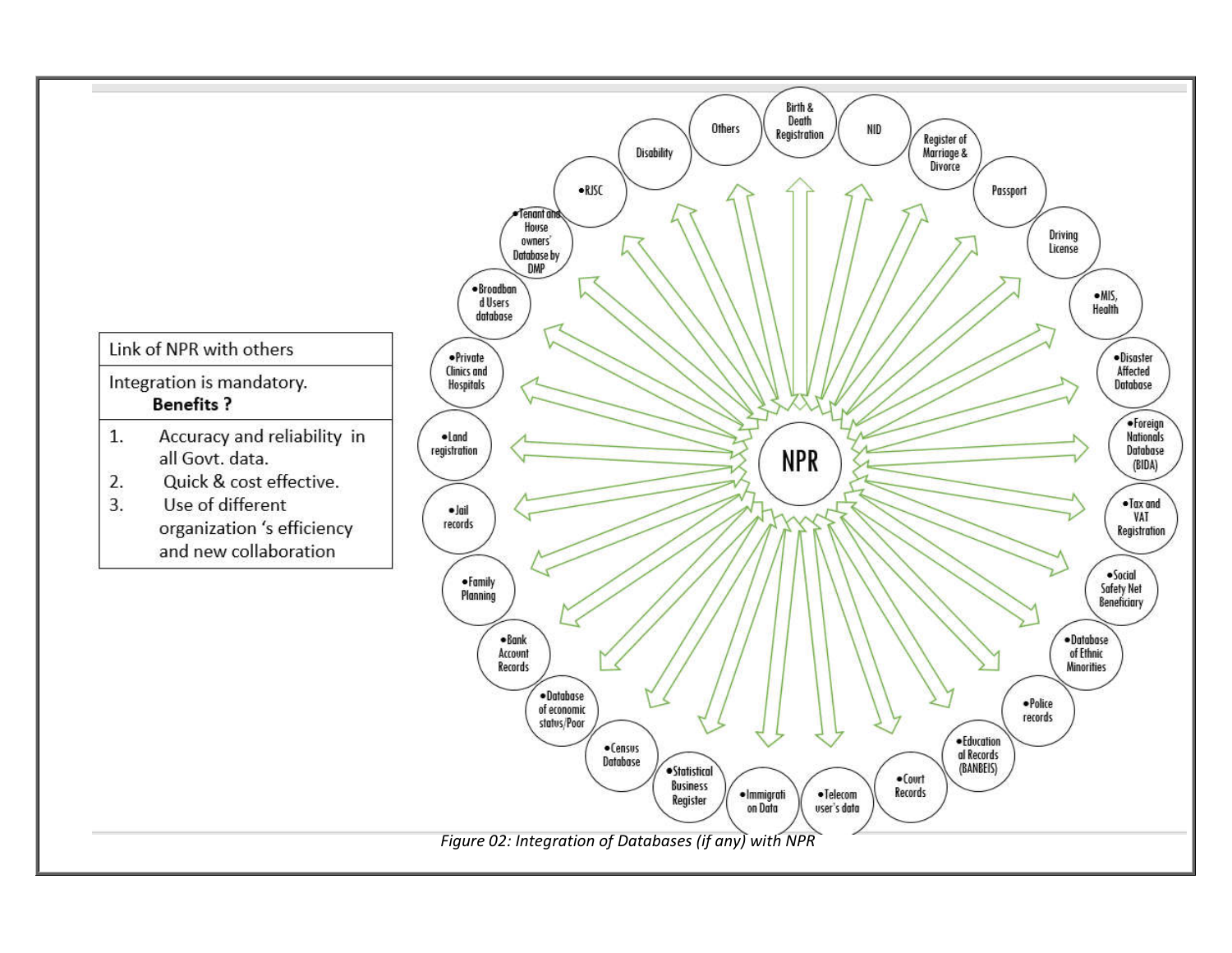#### **Demographic Data Collection for NPR:**

After determining the data gap, the next step of developing the NPR involves collection of demographic data maintaining international standards and guidelines. Both traditional ICR questionnaire or electronic data collection can be used in the process. However, for simplicity of the process and minimizing cost, ICR infrastructure developed by Population and Housing Census can be utilized here and only ICR (intelligent Character Recognition, OMR (Optical Mark Reader) and OBR (Optical Barcode Recognition) based data collection method can be used. The data collection, processing, data editing and database creation pass the following phases:



*Figure 4: Phases of Demographic Data Collection*

## **Biometric Data Collection for NPR:**

Biometric Data collection is a new dimension in case of any data collection. It requires technological as well as financial support to be successful. Four types of biometric data will be collected and entered into the database using unique identity number of the individuals. Fingerprints of all individual aged 10 years or more will be collected and store in the database. High resolution photos will be taken for every individual for facial recognition. In addition, IRIS scan of all of the individuals will be taken and stored in the database matching with the other biometric and demographic data. DNA samples will be collected from every individual for future use for quick and correct identification of an individual .

#### **Future Updating:**

Populations are constantly changing by virtue of births, deaths and changes of place of residence; so, if a population-registration system is to function properly it needs to operate on a permanent basis. This means that the entity responsible for the registration system should have sufficient administrative stability with human resources and official set up. The offices should also be supplied with proper equipment for maintaining the database. It should be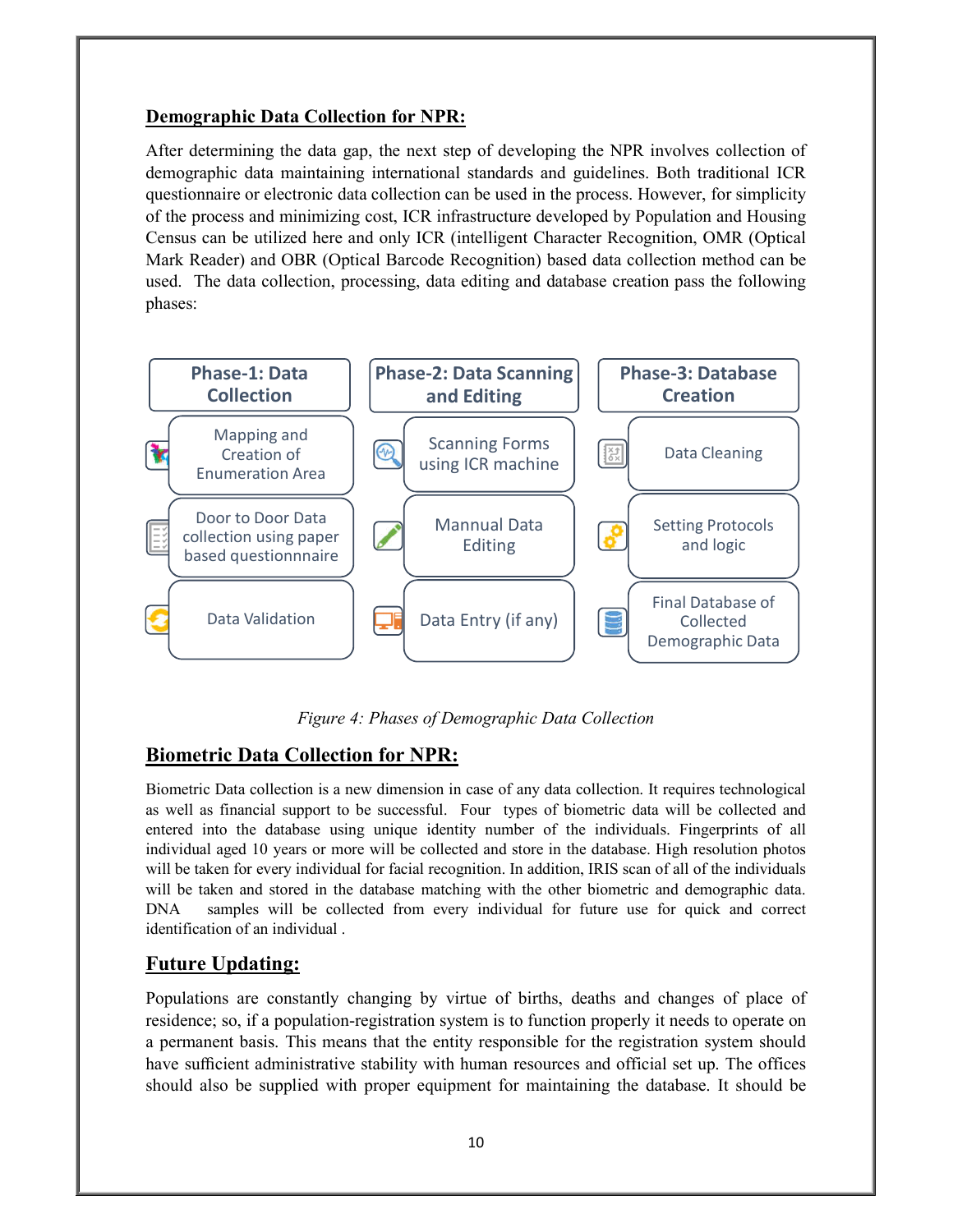based on a sound legislative framework. Moreover, periodic census or survey may be undertaken to update the database.

In order to update the residence addresses and find out the internal migration, a system of recording changes of residence should be in place. It may be made mandatory for the resident to report to the local registration point at the stipulated time through online or by physical visit. The registrar office should make changes updated after field verification. Besides, all other civil registration should be made mandatory for all. The legislative provision should be made to keep the citizen services suspended otherwise.

To keep the NPR functioning and updated, all other databases should be updated seamlessly all the time. The databases maintained by other government or non-government agencies should be kept connected and current by themselves.

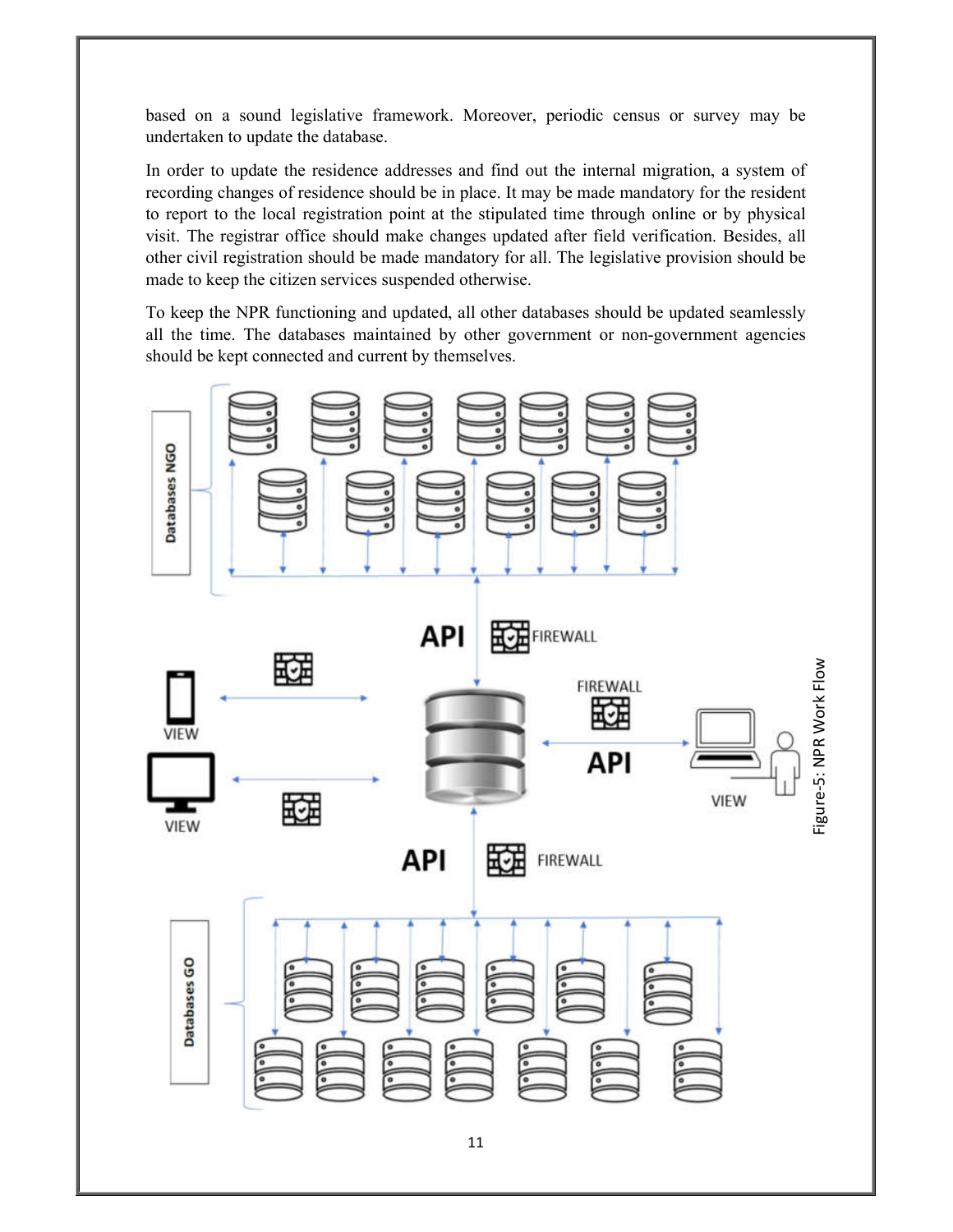## **Coordination arrangements between the population register, civil registration and other registers:**

A great advantage of computing vital statistics from population registers is the possibility of calculating directly specific demographic rates with potentially no numerator-denominator bias. For instance, it could be possible to compute specific fertility rates for employed and/or immigrant women, parity progression ratios, life expectancy by educational attainment, indicators on mixed marriages by ethnic group/foreign background, divorce rates by socioeconomic class of the spouses, etc. This requires full matching between civil registration and population register data as well as the same level of detail of information in the two sources, meaning that the certificate of the event (birth, etc.) must contain the same topics with the same classification—like those available in the population register. In general, the use of the population register provides a broader opportunity to correctly identify the population at risk of an event. Thus, a coordinated initiative in synchronizing all the registers would yield a better and bigger picture of the society.

#### **One person, one record:**

While population registration can provide information that is indispensable for effective government, it is important to store and share that information in an efficient manner. Hence Countries should be guided by the principle of "one person, one record". This means that each piece of information about an individual should be registered in one place and one place only. This does not mean, however, that different public authorities should be forbidden from keeping records related to their specific tasks. For example, a tax office can register and process information related to a person's occupation and income. But instead of registering information about that individual's place of residence, the tax office should instead obtain this information from the authority overseeing the population register. If organized properly, such a system can provide the administrative backbone of a society. To achieve this, however, a clear structure for sharing information throughout all parts of the administration is a prerequisite. Registration of a birth or immigration should be entered in the register in such a way that during the registration a unique Identity will be generated and passed throughout the network. The other users/service providers will then use that identification in all of the activities.

#### **Single registration, multiple uses:**

Multiple registration of information is a common problem where the public administration system lacks a framework for information sharing. When this is the case, individual institutions often begin to maintain their own registers or databases for their own purposes. As a result, citizens are required to provide the same information on multiple occasions, often in a certified format. The potential consequences are obvious. These time-consuming and expensive requirements put an unnecessary burden on citizens, while the necessity to repeatedly provide the same information increases the chances of error. Finally, multiple registration of information severely reduces the level of control that can be exercised in terms of data protection. Steps should be taken to ensure that mechanisms are in place to govern the collection and sharing of information, in the form of legislation that regulates both the collection and the disclosure of data by the responsible authorities (OSCE's Office for Democratic Institutions and Human Rights, 2009).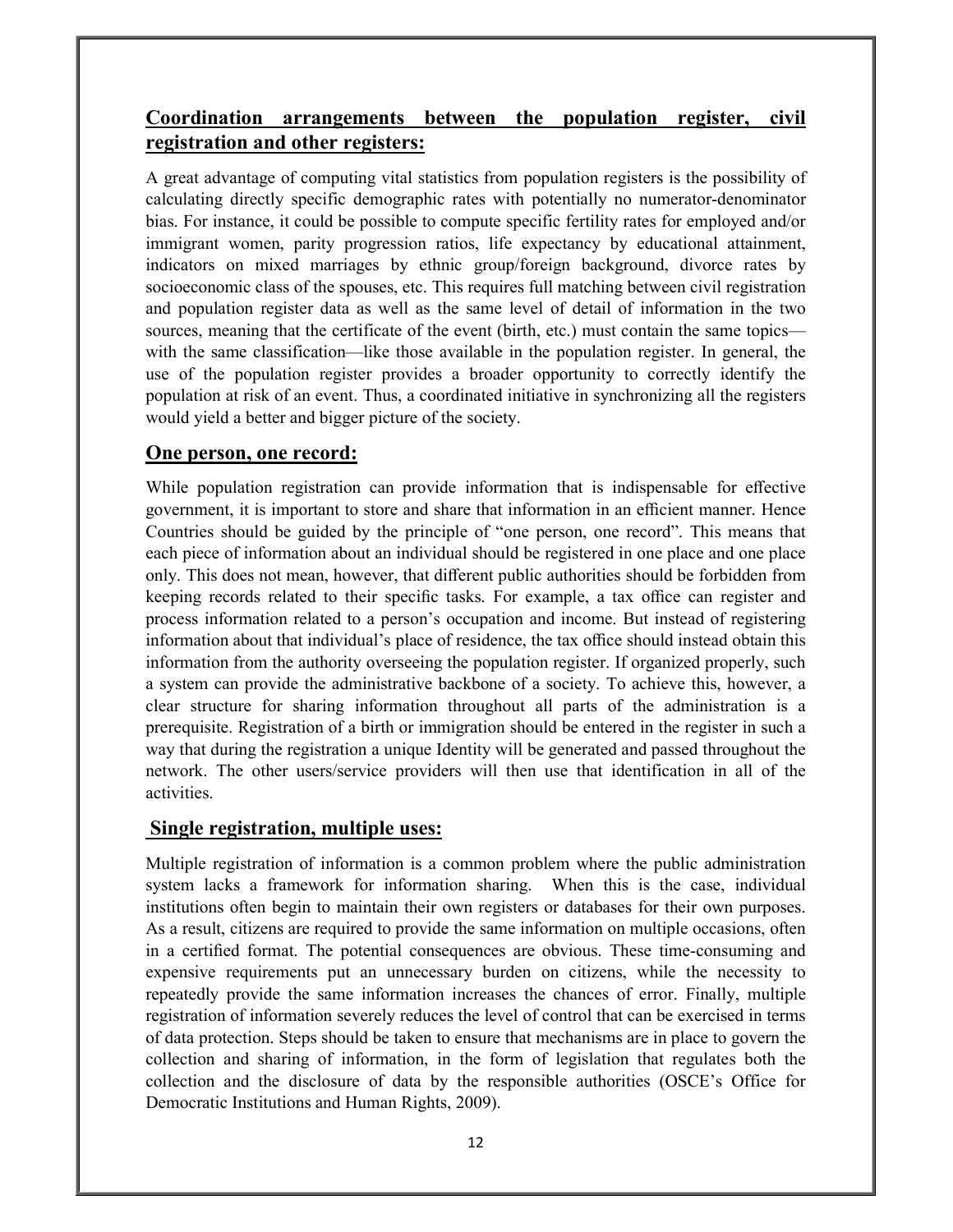## **SWOT Analysis of NPR:**

There are prospects as well as challenges associated with moving to a population registerbased system, rather than having regular, infrequent censuses. The continuous nature of data collection (or supply) for population registers means that the information available is current, whereas information from decennial censuses may be many years out of date. Population registers can be updated almost instantaneously, meaning that there is no long waiting period for the data to be collated and analyzed as there is with decennial censuses. There is also a potential for linked records, meaning that individuals can be followed by household or family tree throughout the life course.

However, the type of data available is determined by the nature of the administrative departments collecting it. On a census, additional questions can be easily added to give data on a specific area of interest. When first NPR is established, the quality across different departments or regions may be of uneven quality. There are also concerns regarding the potential for data leaks.

| New Technology – population dividend<br>1.<br>NHD and Census database- Geo coding system.<br>2.<br>Physically person identified at any moment<br>3.<br>Reduction of number of mistakes due to human error<br>4.<br>Dynamically updated for births, deaths and migration<br>5.<br>Useful for several government programs<br>6.<br>Technology driven - unbiased-centralized -<br>unduplicated list | 1. Wrong 3W (Man, Time, Place)<br>2. Lack of IT infrastructure and facility<br>It is an expensive process<br>3.<br>Not include citizens living abroad for more than six<br>4.<br>months.<br>5. Pre collected data-quality?<br>Instability of wireless/broad brand connectivity<br>6. |
|--------------------------------------------------------------------------------------------------------------------------------------------------------------------------------------------------------------------------------------------------------------------------------------------------------------------------------------------------------------------------------------------------|--------------------------------------------------------------------------------------------------------------------------------------------------------------------------------------------------------------------------------------------------------------------------------------|
| Strengths                                                                                                                                                                                                                                                                                                                                                                                        | Weaknesses                                                                                                                                                                                                                                                                           |
| Opportunities                                                                                                                                                                                                                                                                                                                                                                                    | <b>Threats</b>                                                                                                                                                                                                                                                                       |
| 1. Legal Support<br>1.1 Allocation Business<br>1.2 Statistical Act -2013<br>2. Limited threats of data leaks<br>3. Willingness of National /Int'l Org – a 2i-UNFPA.<br>4. Economy of the country is growing                                                                                                                                                                                      | COVID-19 competitive disadvantages attacking funds<br>Supports from CVRS, NID and other database<br>How will one register living outside the country<br>3.<br>Lot of matters to be included in NPR.                                                                                  |

Figure 6: SWOT Analysis of NPR in Bangladesh